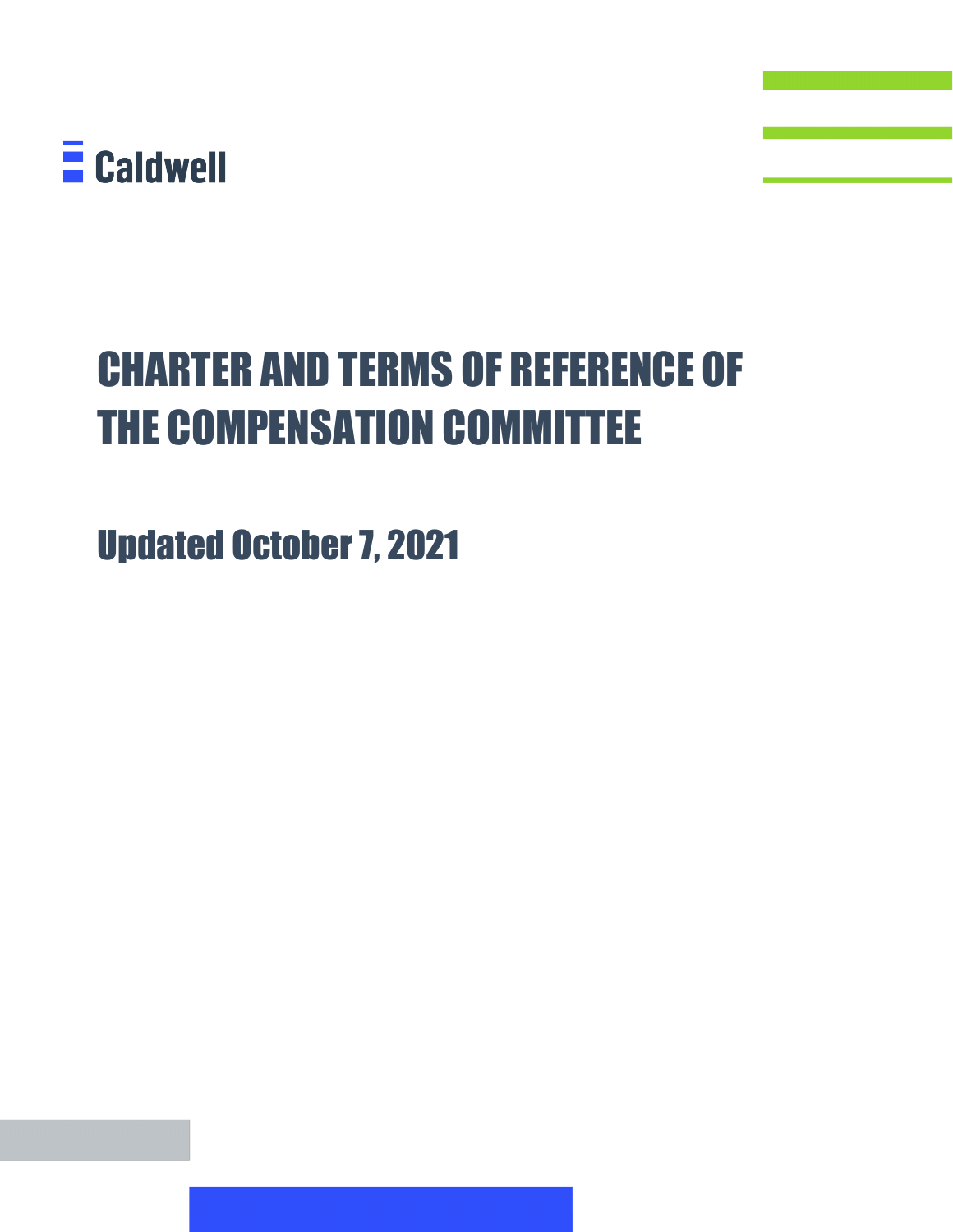# CHARTER AND TERMS OF REFERENCE OF THE COMPENSATION COMMITTEE

### ROLE AND OBJECTIVE

The purpose of the Compensation Committee (the "Committee") is to assist the board of directors (the "Board") of the Corporation in fulfilling its responsibilities relating to:

- The human resource policies and compensation of its directors, officers and employees of the Corporation and its subsidiaries in the context of the budget and business plan of the Corporation.
- •

#### MEMBERSHIP OF COMMITTEE

- 1. The Committee shall be comprised of at least three (3) directors of Caldwell, none of whom are members of management of Caldwell and all of whom are "unrelated directors" (as such term is used in the Report of the Toronto Stock Exchange on Corporate Governance in Canada) and "independent" (as such term is used in Multilateral Instrument 52-110).
- 2. The Board shall appoint the Committee Chair, who shall be an unrelated director.
- 3. Each member shall hold office until his or her term as a member of the Committee expires or is terminated.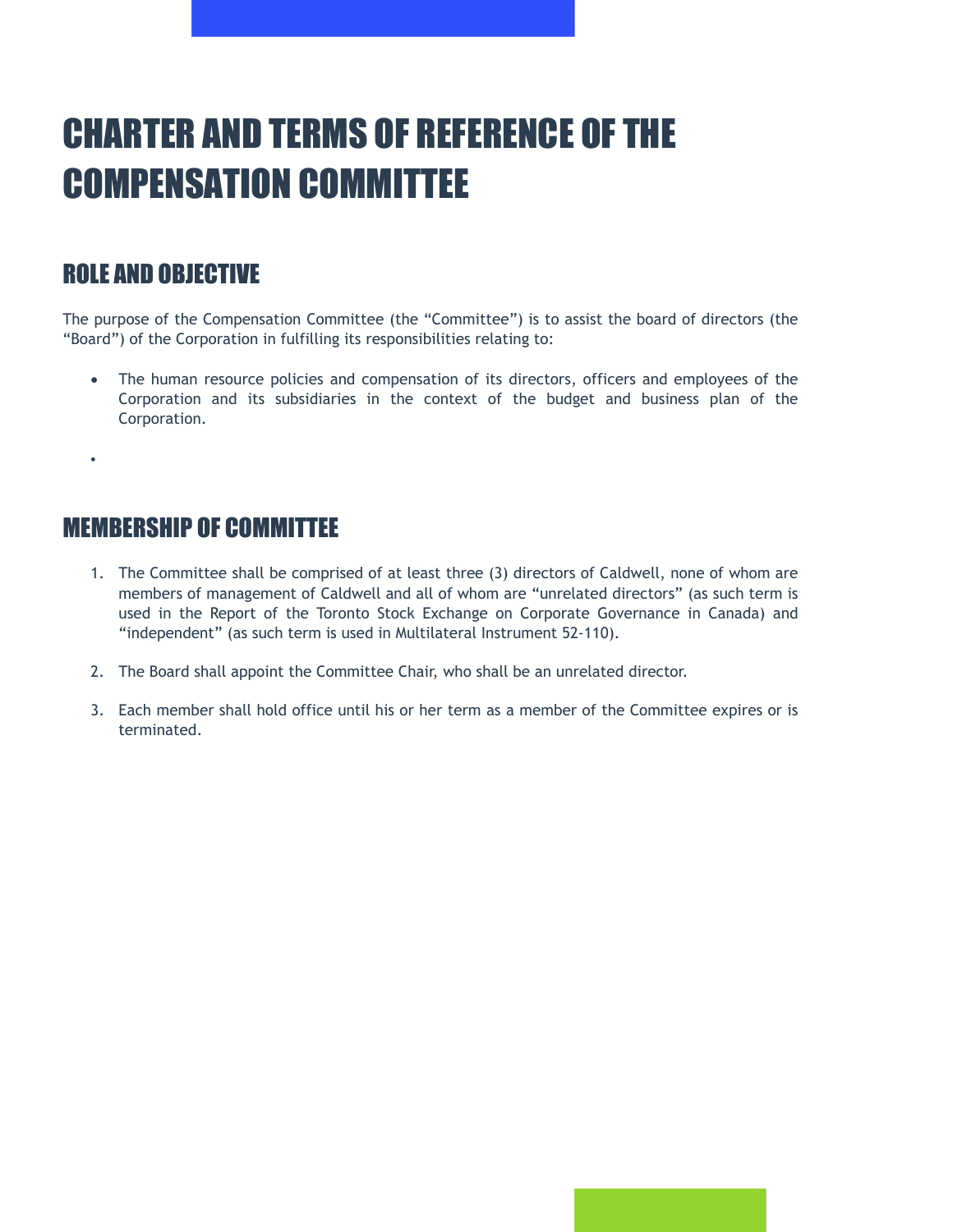## CHARTER AND RESPONSIBILITIES OF COMMITTEE

#### (A)

#### Compensation:

- 1. The Committee shall formulate and make recommendations to the Board in respect of compensation issues relating to directors and employees of the Corporation. Without limiting the generality of the foregoing, the Committee shall have the following duties:
	- (a) To review the compensation philosophy and remuneration policy for employees of the Corporation and recommend to the Board changes to improve the Corporation's ability to recruit, retain and motivate employees;
	- (b) To review and recommend to the Board cash and/or share-based compensation to be paid to members of the Board;
	- (c) To receive annually from the Chief Executive Officer of the Corporation the Chief Executive Officer's evaluation of the performance of each senior officer who reports to the Chief Executive Officer of the Corporation;
	- (d) To review and recommend annually to the Board performance objectives and the compensation package for the Chief Executive Officer;
	- (e) To recommend to the Board, on the recommendation of the Chief Executive Officer, the annual compensation and benefits package for senior management positions within the Corporation, including long term incentive plans as appropriate;
	- (f) To review management's recommendations for proposed stock option, restricted stock unit, performance stock unit or such other share purchase plans and make recommendations in respect thereof to the Board;
	- (g) To determine and recommend for approval of the Board any bonuses to be paid to officers of the Corporation and to establish at the start of the year targets or criteria for the payment of such bonuses, if appropriate;
	- (h) To approve and submit the Compensation Committee's report for inclusion in the Annual Information Form and proxy statement, including the Compensation Committee Report required to be therein; and
	- (i) To review executive compensation disclosure before the Corporation publicly discloses this information.

#### MEETINGS AND ADMINISTRATIVE MATTERS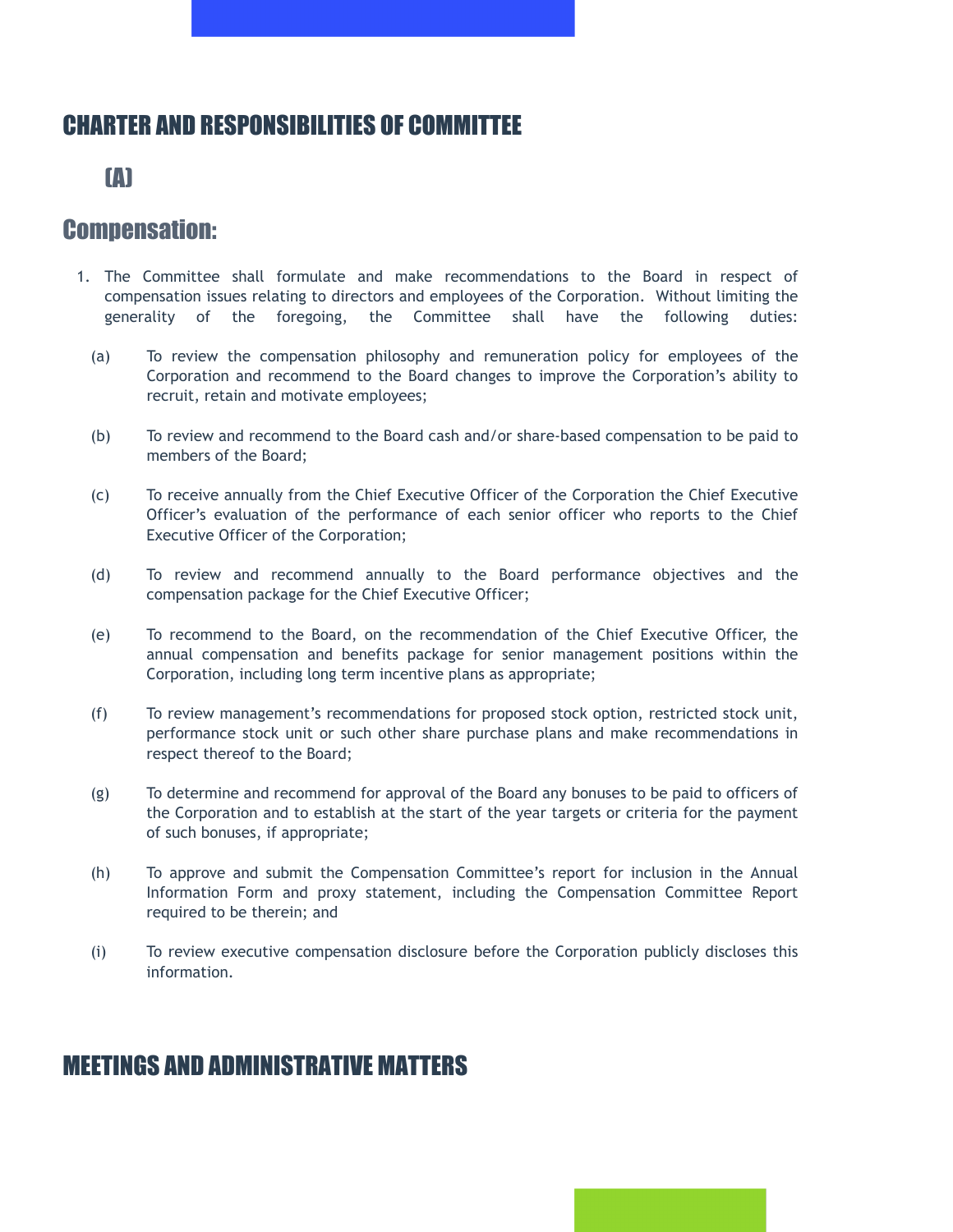- 1. At all meetings of the Committee every motion shall be decided by a majority of the votes cast. In case of an equality of votes, the Chair of the meeting shall not be entitled to a second or casting vote.
- 2. The Chair shall preside at all meetings of the Committee, unless the Chair is not present, in which case the members of the Committee present shall designate from among the members present the Chair for purposes of the meeting.
- 3. A quorum for meetings of the Committee shall be a majority of its members, and the rules for calling, holding, conducting and adjourning meetings of the Committee shall be the same as those governing the Board unless otherwise determined by the Board.
- 4. Meetings of the Committee should be scheduled to take place at least twice per year and at such other times as the Chair or any member of the Committee may request (see suggested agenda – "Schedule A"). The Committee should meet in camera at least once per year.
- 5. Agendas, approved by the Chair, shall be circulated to Committee members along with background information on a timely basis prior to the Committee meetings.
- 6. Notice of the meetings may be provided by mail, personal delivery, facsimile, electronic mail or telephone, provided that the method of notification chosen shall be capable of being received by members of the Committee at least 24 hours before a Committee meeting at the member's contact information last recorded. Any member may in any manner waive notice of the meeting.
- 7. The Committee may invite such officers, directors and employees of Caldwell as it may see fit from time to time to attend at meetings of the Committee and assist thereat in the discussion and consideration of the matters being considered by the Committee.
- 8. Any member of the Board Directors may attend any Committee meeting as an ex-officio member at his discretion.
- 9. Minutes of the Committee will be recorded and maintained and circulated to directors who are not members of the Committee or otherwise made available at a subsequent meeting of the Board.
- 10. The Committee may retain persons having special expertise and/or obtain independent professional advice to assist in fulfilling its responsibilities at the expense of the Corporation.
- 11. Any member of the Committee may be removed or replaced at any time by the Board and shall cease to be a member of the Committee as soon as such member ceases to be a director. The Board may fill vacancies on the Committee by appointment from among its members. If and whenever a vacancy shall exist on the Committee, the remaining members may exercise all its powers so long as a quorum remains. Subject to the foregoing, each member of the Committee shall hold such office until the close of the next annual meeting of shareholders following appointment as a member of the Committee.
- 12. Any issues arising from these meetings that bear on the relationship between the Board and management should be communicated to the Chair of the Board by the Committee Chair.